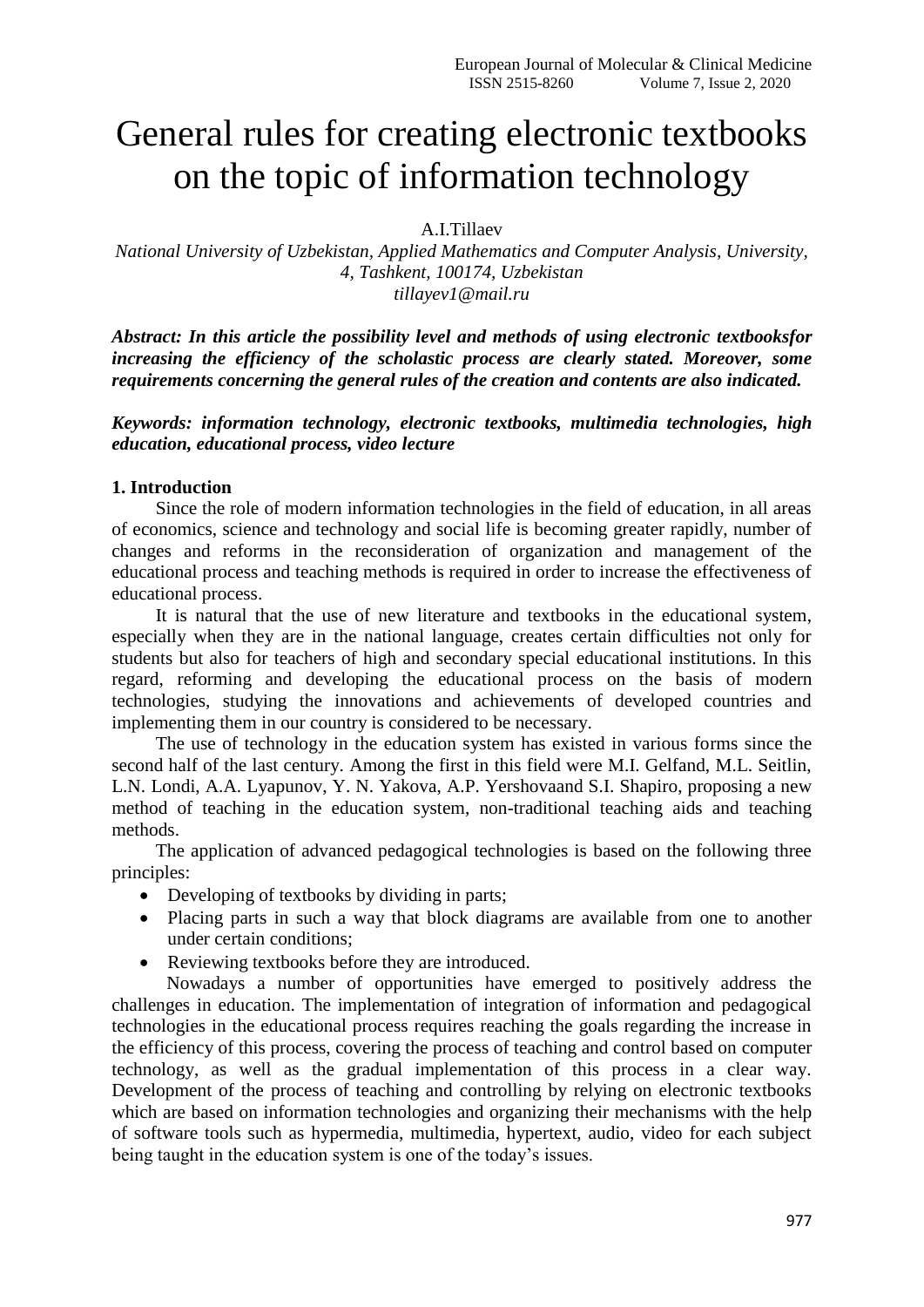## **2. Main results**

E-learning books or electronic textbooks are designed to broaden students' horizons, develop and deepen their initial knowledge and to provide them with additional information, and it is suggested that they should be designed more for in-depth subjects. The content of educational literature provides students with the ability to think independently and freely, to enrich and improve the acquired knowledge gradually, to acquire independent learning, to search for new knowledge in educational literature*.*

An *electronic textbook* (ET) is an application based on multimedia technologies and is enriched with text, audio, video data, control part, animation and graphics. The quality of ET depends on the teacher's level of personal knowledge, author's style, pedagogical, psychological and methodological approach to the subject.

ET provides great deal of opportunities to demonstrate teaching materials compared to a traditional textbook. ET must meet all the requirements for the learning process, also must perform didactic functions which are designed for making students to work more independently. Since the human body requires specific features to receive information in electronic form, it is necessary to take into account ET's psychological, aesthetic, ergonomic, hygienic and methodological-psychological aspects as well. But there can be such psychological barriers that students may not be able to receive information directly on a computer screen.

The e-textbook should include a variety of didactic materials, self-monitoring tests and questions, and tasks of varying complexity depending on the level of preparation.

Practice shows that a lecture must meet the requirement. The optimal size of electronic text data is 2-3 screen information. IIn this case, the volume of relevant lectures covered in the course or e-textbook should be as above. To place a relatively large volume of text, it is advisable to divide it into appropriate pieces in some way

*The main purpose of using ET:*

- Improving the quality and efficiency of the educational process through the formation of new information and educational methods and the use of modern information and pedagogical, as well as information and computer technologies;
- Using modern educational resources and e-textbooks widely, organizing their libraries, applying distance learning methods in practice and accessing to the global electronic system in the system of continuing education.

*Creating an ET*:Before you start creating an e-textbook, you need to fully design the relevant textbook. There are specific objects of ET creation:

- Teacher;
- Creator of ET technical specialist, designer;
- **E**-textbook.

*Teacher*.The quality of ET depends on the level of personal knowledge of the teacher, the author's style, pedagogical, psychological and methodological approach to the subject. Undoubtedly, each ET has its own rules, concepts and arguments. The teacher determines the structure of the ET course, indicating which parts it will consist of. Each curriculum can be divided into its own parts and elements. One part, which is the result of teaching the element, may be the initial concept of the next one, and some of their elements will be connected to each other in some way. In this case, the creation of one course of ET can be the basis for another. The teacher analyzes all of the above mentioned processes in detail and gives its resulting algorithm to the designer who created the ET.

*The designer* is the creator of this ET. He should pay attention to the pedagogical, psychological aspects in creating ET. ET should be designed in a simple, easy-to-use structure. The designer should take into account the following statements in the process of creating an ET: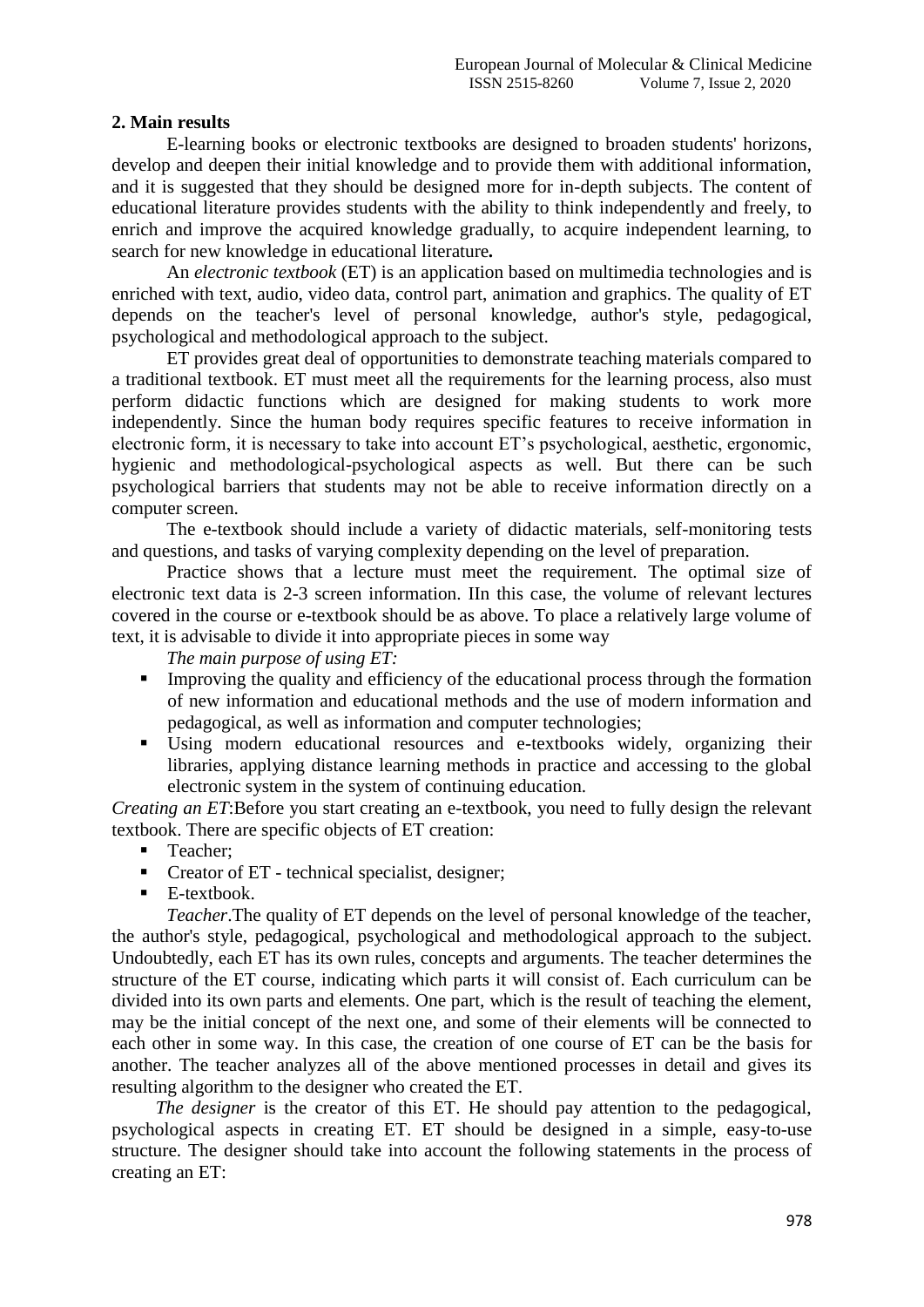- The principle of uniformity ensuring that all the relevant components of the ET are the same;
- Selecting a single size for text and objects;
- Selecting a suitable background;
- Convenient interface:
- Choosing the right colors:
- Software and hardware compatibility.

*E-textbook*. In the process of creating an ET with the necessary software, it is necessary to pay attention to the following, in which the ET is built on the basis of the following objects:

- 1. Basic concepts: structure of topics; theoretical part; practical training; laboratory developments.
- 2. Auxiliary information: pictures, graphic elements; audio; video; animations.
- 3. Oriented issues: a demonstrative view of the course of this or that process.
- 4. Control: elements that control the learning process; test appearance; directional questions.
- 5. Additional elements: objects that increase the quality of ET; different colors; frames; menus; auxiliary buttons.

Moreover, ETs can also be organized through video lectures and video materials. Video lectures cover the entire course or parts of it that are difficult to acquire. By using these technical tools, it is possible to manage and organize students 'effective learning activities.

Clear images, graphs, various symbolic data allow you to fully understand the subject of science. Various objects, diagrams and moving demonstrations in the video lecture reach the student's mind through the primary signals as the simplest effective means. The chances of receiving information will be high.

*Possibilities of video lectures to increase the efficiency of the educational process* :

- Virtual access of students to the field of future specialization, scientific laboratories, openness;
- Observation of processes, events, appearances and their various models that are difficult to understand (rarely performed, continuous);
- To feel and understand the progress of a problematic process by managing its live demonstration;
- Demonstrations are based on attention-grabbing, affective-emotional, appropriatelogical methods of influence.

The video lecture should be created in such a way that it gives the user a natural impression. Demonstrating the object of study presenting photos and video is quite effective. Have "own spoken language" while watching the process of performing various graphic representations, mathematical operations, chemical reactions, logical formulas and calculations.

Based on the research results, around 80 % of information is received by people through vision. Thus a student receives a great deal of information when using a video lecture. But large volumes of text, audio data, comments, animations can cause a student to get tired quickly. Thus, this form of courses should be divided in small sections.

The video lecture can be organized on the basis of the following information:

- Different methods of solving the problem, films and videos of laboratory developments;
- Live video of modern technological processes;
- Educational, popular science, documentary and feature films, excerpts from Internet data;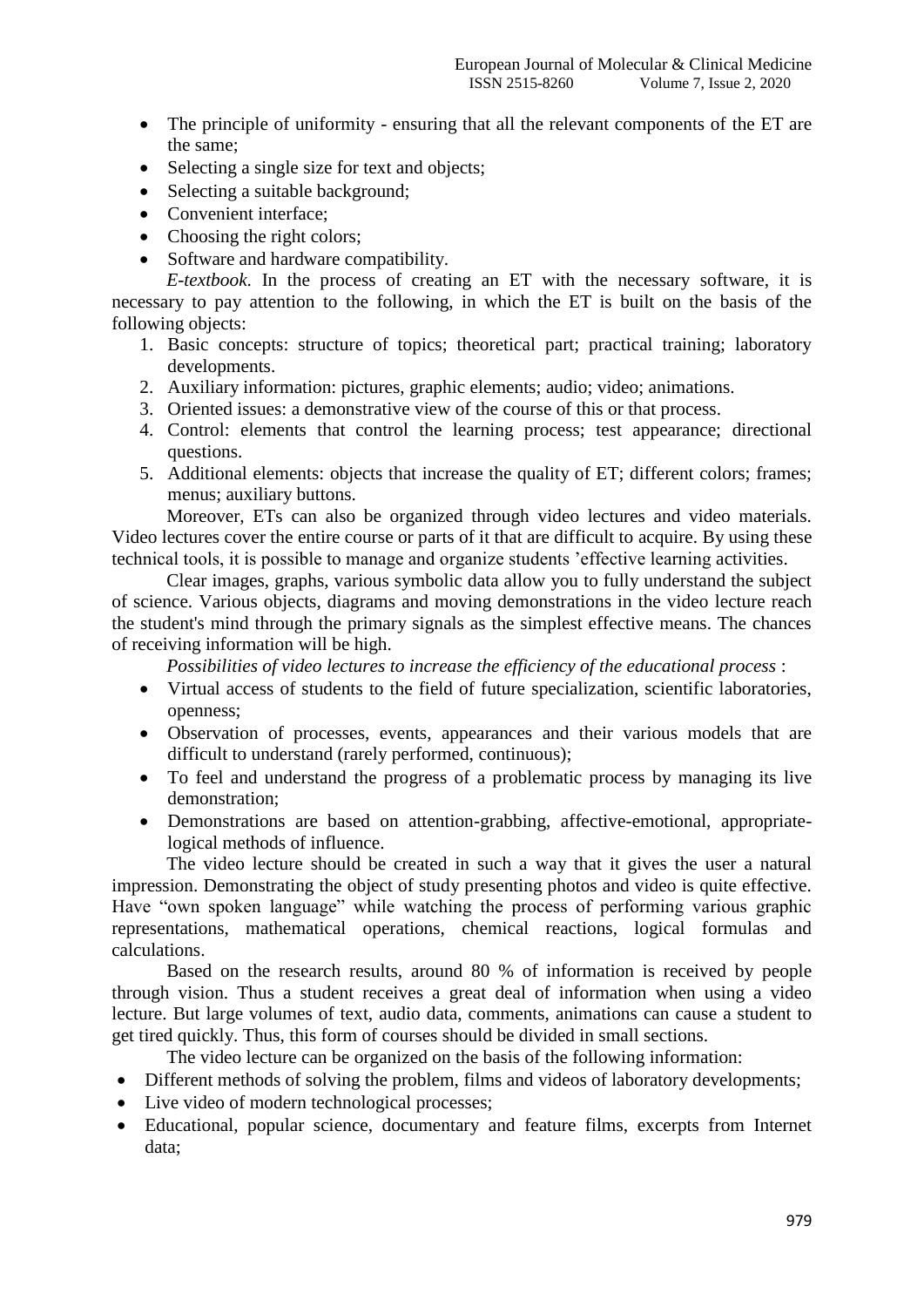- Speeches of well-known scientists, consultative videos of representatives of the relevant field;
- Physical, chemical, technological and other processes for demonstration (natural or computer based, animated, graphic);
- Supply part (tools, devices, chip and electronic device module, finished products, etc.);
- Obtained results, model of measuring process directly on instruments, repair, installation, operation of devices, etc.;
- Photographs, illustrations, graphics, monographs, etc. in scientific journals;
- Computer software development, glossary of some words, references (where to look for educational materials);
- Other materials suggested by the authors.

### **3. Conclusion**

Based on the above mentioned requirements, a number of electronic textbooks for information technology specialties of high education institutions have been created such as "Informatics, information technologies", "Web page creation technologies", "Namo WebEditor", "Computer networks", "Adobe Flash", "Adobe Dreamweaver", "Computer graphics", "Video data processing software", "JavaScript course "

The use of these ETs creates a number of advantages:

- Teacher and student save time in use:
- **Brings the student closer to modern technologies;**
- Has comprehensive savings;
- $\blacksquare$  The scope of the student's study is not limited;
- Convenient, easy and simple for student learning;
- There is an opportunity to quickly and constantly change the curriculum in accordance with modern requirements.

Sound Forge, iSpring, AutoPlay, CoursLab, Adobe Photoshop, Adobe Dreamweaver, JavaScript, Adobe Flash, Camtasia studio, Pinnacle studio and other software tools were used to create ETs. ET has a user-friendly interface and is enriched with video data. Also it possesses control of test according to the course. ETs are used by university students and teachers, as well as volunteer users. They are also included in the university's distance education system platform.

## **References:**

- [1] O.V. Zimina. Pechatnie i elektronnoye uchebnie izdaniya v sovremennom visshem obrazovani: Teoriya, metodika, praktika. M.: Izd-vo MEI, 2003.
- [2] M.M.Aripov, A.I.Tillaev. Methods of teaching computer science and information technology in higher education on the basis of web technologies.*Bulletin of the National University of Uzbekistan*. Tashkent. 2010. **3**. P. 29-32.
- [3] Tillaev A.I. General rules of preparation of video lectures and the organization of the educational process on their basis, *Bulletin of the National University of Uzbekistan*. 2013, **1**, P. 165-167.
- [4] Tillaev A.I. Creation and use of pedagogical software with the use of information technologies. *Abstracts of the International conference "Modern problems of applied mathematics and information technologies - al-Khorezmi 2018"* September, 2018. Tashkent, P. 208.
- [5] Tillaev A.I. Development of an electronic textbook for the course "Animation programms". *Abstracts of the International scientific-practical conference "Actual problems of applied mathematics and information technology"* Tashkent.November 2019 y. P.264.